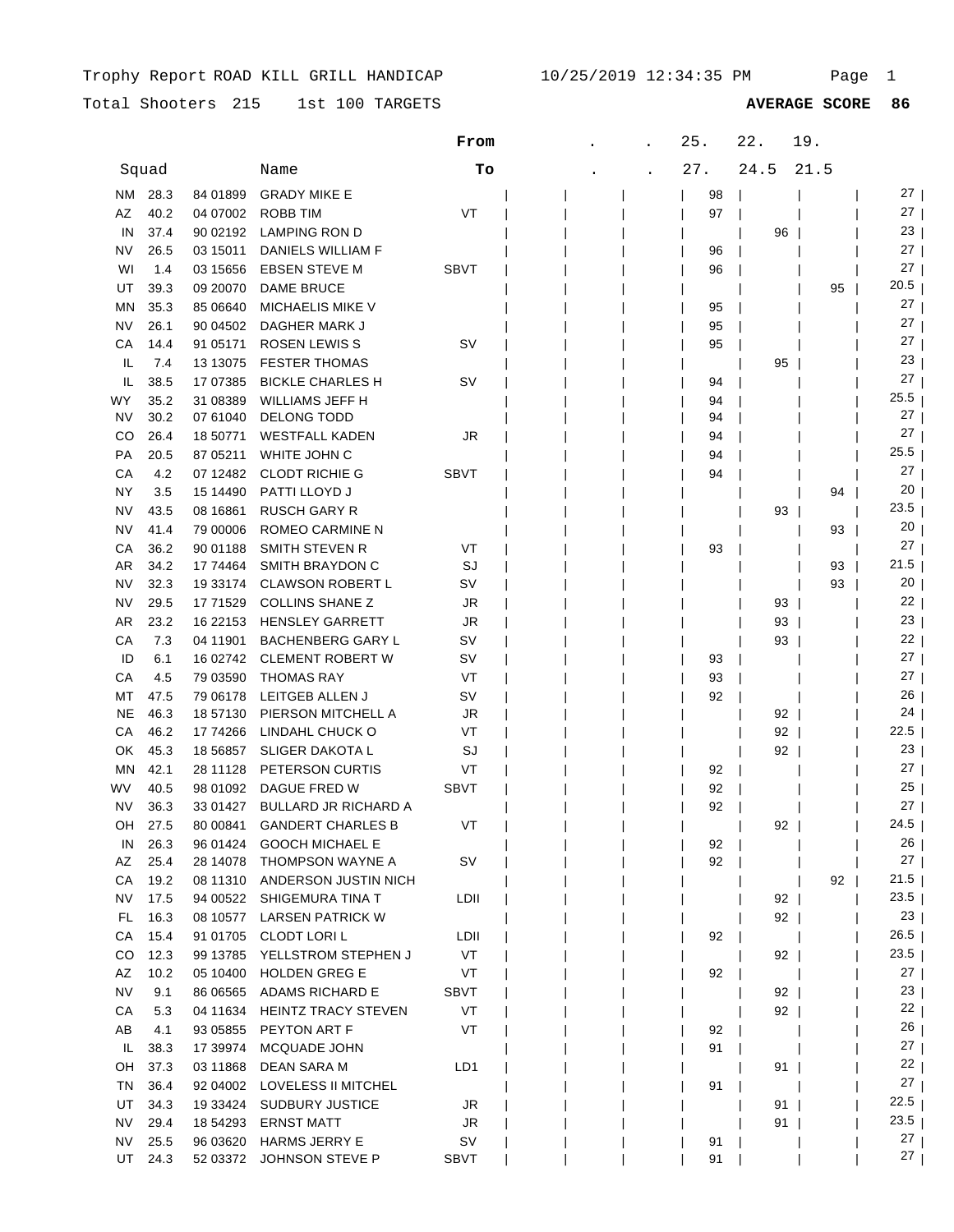Total Shooters 215 1st 100 TARGETS

1st 100 TARGETS **AVERAGE SCORE 86**

|           |              |                      |                                        | From        | 25.      | 22.  | 19.  |                         |
|-----------|--------------|----------------------|----------------------------------------|-------------|----------|------|------|-------------------------|
|           | Squad        |                      | Name                                   | To          | 27.      | 24.5 | 21.5 |                         |
|           | OR 22.5      | 07 09528             | <b>BROWN LONNY D</b>                   | sv          | 91       |      |      | $27 \mid$               |
| СA        | 21.3         | 02 11733             | <b>HASTINGS WALT V</b>                 | VT          | 91       |      |      | $26$                    |
| OR.       | 20.4         | 99 14571             | DOLLAR JOHNNY H                        |             | 91       |      |      | 26.5                    |
| ID        | 15.1         | 07 64372             | ABO SCOTT B                            |             | 91       |      |      | 27 <sub>1</sub>         |
| NV        | 12.1         | 08 12768             | JAMES KENNETH D                        | SBVT        |          | 91   |      | 23                      |
| UT        | 10.4         | 15 10458             | <b>STUART GRAYSON G</b>                | SJ          | 91       |      |      | 27                      |
| <b>WY</b> | 6.5          | 78 01578             | <b>KELLY JOHN E</b>                    | VT          | 91       |      |      | 27                      |
| CA        | 5.2          | 16 21428             | <b>SCHOOLER JUSTIN S</b>               |             |          |      | 91   | 21.5                    |
| WA        | 1.3          | 99 02281             | SCHWARTZMAN JERRY W                    | <b>SBVT</b> | 91       |      |      | 26                      |
| <b>NV</b> | 48.4         | 14 15 644            | <b>STAHL ROBERT M</b>                  |             |          | 90   |      | 23                      |
| AZ        | 46.5         | 87 00845             | <b>BELL STEPHEN K</b>                  | VT          |          | 90   |      | 22                      |
| <b>WV</b> | 40.3         | 05 14626             | <b>JACKSON CHARLES W</b>               | VT          | 90       |      |      | 26.5                    |
| OН        | 37.2         | 02 10115             | DEAN JR ROBERT B                       |             |          | 90   |      | 24                      |
| OH        | 37.1         | 95 04470             | <b>BERRIER RONALD E</b>                | S٧          |          | 90   |      | 24.5                    |
| WY        | 35.4         | 93 05 682            | <b>JOHNSON BODIE R</b>                 |             | 90       |      |      | 27                      |
| CA        | 32.5         | 17 72219             | <b>CZESHINSKI COLE M</b>               |             |          |      | 90   | 20                      |
| <b>NV</b> | 31.2         | 04 10573             | WHITE JEFFREY L                        |             |          | 90   |      | 22.5                    |
| AZ        | 22.1         | 04 07564             | <b>SHARP JAMES R</b>                   | S٧          | 90       |      |      | 27                      |
| СA        | 17.3         | 91 05135             | HUNN MICHAEL T                         | <b>SBVT</b> |          | 90   |      | 22.5                    |
| МT        | 15.3         | 89 03964             | PATTERSON DAVID L                      |             | 90       |      |      | 26                      |
| МT        | 15.2         | 92 06147             | SORLIE LYNN D                          |             | 90       |      |      | 26.5                    |
| СA        | 13.4         | 12 10959             | SLINKER JON J                          |             | 90       |      |      | 27                      |
| СA        | 10.3         | 98 01241             | <b>SCHOOLER JAMES D</b>                |             | 90       |      |      | 27 <sub>1</sub>         |
| <b>SD</b> | 9.4          | 78 11088             | <b>JORGENSEN GLEN A</b>                |             |          |      | 90   | $21.5$                  |
| <b>NM</b> | 8.5          | 10 12118             | <b>CROOK REX</b>                       |             | 90       |      |      | 25                      |
| IL        | 7.1          | 12 16957             | <b>GILLUM LAWRENCE E</b>               | <b>SBVT</b> |          | 90   |      | 22.5                    |
| UT        | 6.4          | 06 10516             | SYME SCOTT E                           | <b>SBVT</b> | 90       |      |      | 27 <sub>1</sub>         |
| ΝY        | 3.1          | 15 20081             | <b>SCHIAVO SALVATORE G</b>             |             |          | 90   |      | 22 <sub>1</sub>         |
| СA        | 2.2          | 82 01826             | <b>WOMACK DAVID</b>                    | VT          | 90       |      |      | 27                      |
| IA        | 47.3         | 19 21011             | PALMER TERRY D                         | <b>SBVT</b> | 89       |      |      | 27                      |
| <b>NV</b> | 46.1         | 13 14 14 2           | <b>BUSH KENNETH L</b>                  | <b>SBVT</b> |          | 89   |      | 22                      |
| AZ        | 45.4         | 03 15090             | <b>BAKER DAVID LEE</b>                 | S٧          |          | 89   |      | 24.5                    |
| <b>NV</b> | 45.2         | 15 15 05 2           | <b>HURST SETH E</b>                    |             |          | 89   |      | 22                      |
| AZ        | 40.1         | 36 01628             | <b>COPSEY JIM</b>                      | VT          | 89       |      |      | 27                      |
| NJ        | 33.3         |                      | 80 00301 SISSANO JOE                   | <b>SV</b>   | 89       |      |      | 25.5                    |
| NV.       | 31.1         | 94 02869             | <b>UPTON JR JAMES M</b>                |             |          | 89   |      | $23.5$                  |
| СA        | 22.2         | 07 47450             | <b>SACHAU KURT</b>                     | SV          | 89       |      |      | 27<br>$25.5$            |
| WI        | 21.5         | 57 09000             | DUWE H JOHN                            | sv          | 89       |      |      | 25.5                    |
| СA        | 20.3         | 81 01 648            | EICHLER JR JAMES R                     |             | 89       |      |      | 25                      |
| UT        | 20.1         | 13 15305             | CORRY DON R                            |             | 89       |      |      | 20 <sub>1</sub>         |
| AZ        | 19.5         | 09 22042             | ARCHIBALD DONALD B                     | VT          |          |      | 89   | 26                      |
| AZ        | 18.4         | 07 53643             | <b>THOMAS DARVIN</b>                   | VT          | 89       |      |      | 25                      |
| UT        | 16.2         | 19 32727             | DRURY BRODY                            | JR          | 89       |      |      |                         |
| AB        | 8.1          | 93 05857             | PEYTON DIANE R                         | LDII        |          | 89   |      | 24 I<br>27 <sub>1</sub> |
| CA        | 2.3          | 01 11288             | <b>MCGARR RONALD P</b>                 |             | 89       |      |      | 22.5                    |
| <b>NV</b> | 48.3         | 99 01787             | <b>SENEF GLENN W</b>                   | VT          |          | 88   |      | 23 <sub>1</sub>         |
| <b>NE</b> | 48.2         | 02 10364             | <b>WEISS ROBERT C</b>                  | sv          |          | 88   |      | 19.5                    |
| WV        | 41.3         | 13 16402             | JACKSON TAMMY G                        | LDII        |          |      | 88   | 22 <sub>1</sub>         |
| <b>NV</b> | 34.1         | 96 01495             | <b>HUGHES HOWARD G</b>                 | sv          |          | 88   |      | 21 <sub>1</sub>         |
| <b>NV</b> | 32.1         | 16 24 25 3           | SWAIN DELTON W                         | sv          |          |      | 88   | 23.5                    |
| <b>NV</b> | 27.1         | 08 16059             | <b>MARTIN LYNN E</b><br>PREESHL BRET O | LDII        |          | 88   |      | 27 <sub>1</sub>         |
| МT<br>UT  | 18.5<br>18.2 | 84 06745<br>52 06412 | SUDBURY SR JOE                         | VT          | 88<br>88 |      |      | 27                      |
|           |              |                      |                                        |             |          |      |      |                         |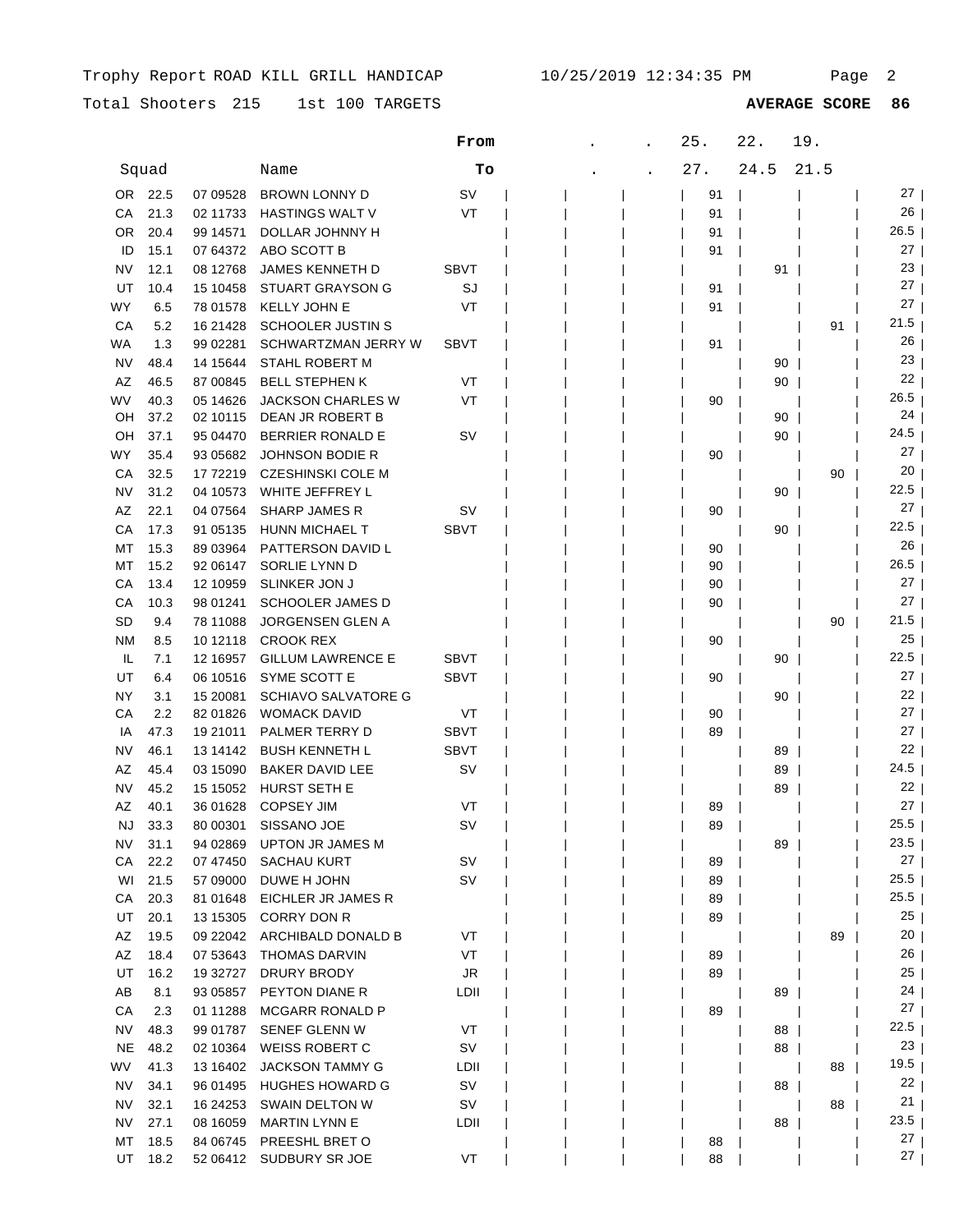Total Shooters 215 1st 100 TARGETS **AVERAGE SCORE 86**

|           |       |            |                           | From        |  | 25. | 22.  | 19.  |                 |
|-----------|-------|------------|---------------------------|-------------|--|-----|------|------|-----------------|
|           | Squad |            | Name                      | To          |  | 27. | 24.5 | 21.5 |                 |
| HL        | 17.1  | 83 00664   | ANIYA WARREN M            | SV          |  |     | 88   |      | 24 I            |
| WY        | 6.2   | 13 13 425  | <b>TOMLIN BOB</b>         | <b>SBVT</b> |  | 88  |      |      | 27 <sub>1</sub> |
| СA        | 5.1   | 16 23038   | <b>VANVACTER ROBERT E</b> |             |  |     | 88   |      | 23              |
| AZ        | 44.4  | 16 20414   | PIZINGER NATHANIAL D      | JR          |  |     |      | 87   | 19              |
| MI        | 43.3  | 27 14 62 6 | OSBORN JOHN G             |             |  |     | 87   |      | 24              |
| CO        | 42.5  | 17 73786   | CHURCH BRIAN D            |             |  | 87  |      |      | 25              |
| UT        | 42.2  | 06 14908   | <b>NIELSEN BYRON</b>      | sv          |  | 87  |      |      | 27              |
| ТX        | 40.4  | 87 01820   | RACKLEY DON J             | <b>SBVT</b> |  | 87  |      |      | 27              |
| AZ        | 39.2  | 27 10278   | <b>KEITH DENNIS L</b>     | <b>SBVT</b> |  |     |      | 87   | 19              |
| СA        | 36.1  | 07 25594   | <b>HELLER JIMMY R</b>     | VT          |  | 87  |      |      | 27              |
| <b>NM</b> | 33.2  | 08 11 640  | <b>GRADY KIM C</b>        | LDII        |  | 87  |      |      | 26.5            |
| IL        | 31.5  | 12 11038   | WHITAKER TODD             | <b>SBVT</b> |  |     | 87   |      | 23              |
| MI        | 31.3  | 79 11973   | WAGNER JACK A             | VT          |  |     | 87   |      | 24              |
| WY.       | 23.5  | 16 27 265  | <b>IDEEN KIMBERLY K</b>   | LDI         |  |     | 87   |      | 22              |
| AZ        | 22.3  | 96 05286   | HENDERSON JOE H           | S٧          |  | 87  |      |      | 26.5            |
| МT        | 21.4  | 02 16675   | <b>BLACKHALL JOHN M</b>   |             |  | 87  |      |      | 26.5            |
| OR        | 16.5  | 90 06078   | PORTZ ED J                | sv          |  |     | 87   |      | 23.5            |
| NV        | 9.2   | 58 06931   | SHEPARDSON D DEAN         | VT          |  |     | 87   |      | 24              |
| WY        | 1.5   | 87 04110   | <b>HEITZ LANNY J</b>      |             |  | 87  |      |      | 27              |
| NV        | 43.4  | 19 31 375  | SONGPHANICH SUKIT         |             |  |     | 86   |      | 23 <sub>1</sub> |
| МO        | 39.4  | 20 06882   | <b>FULLERTON WAYNE</b>    | sv          |  |     |      | 86   | 20.5            |
| TN        | 36.5  | 89 04512   | LOVELESS M ALAN           | VT          |  | 86  |      |      | $25.5$          |
| CO        | 28.5  | 14 19549   | DIGESUALDO SANDY D        | LDII        |  | 86  |      |      | $25.5$          |
| CO        | 28.2  | 92 00717   | TREAT DANIEL R            | <b>SBVT</b> |  | 86  |      |      | $27 \mid$       |
| СA        | 28.1  | 87 06734   | DILLARD JOE E             | S٧          |  | 86  |      |      | $27 \mid$       |
| NV        | 27.3  | 07 61041   | <b>MARILUCH TAMMY</b>     | LDI         |  |     | 86   |      | 23              |
| NV        | 27.2  | 03 10911   | <b>SCHULTZ FRED C</b>     | VT          |  | 86  |      |      | $25.5$          |
| UT        | 24.2  | 97 00770   | OTTESEN STEVE M           | <b>SBVT</b> |  | 86  |      |      | 27 <sub>1</sub> |
| СA        | 21.2  | 80 00712   | LARKIN VICKIE L           | LDII        |  | 86  |      |      | 26              |
| СA        | 19.1  | 16 21 659  | RIDGE JACOB R             | JR          |  |     |      | 86   | 19 <sup>1</sup> |
| AZ        | 17.2  | 12 10359   | <b>GOEN DARRELL</b>       | <b>SBVT</b> |  |     | 86   |      | 23.5            |
| СA        | 14.3  | 95 03693   | <b>HUGHES KYM L</b>       | LDI         |  | 86  |      |      | 27              |
| СA        | 14.1  | 86 02439   | ROBINSON JULIE A          | LDII        |  | 86  |      |      | $25.5$          |
| СA        | 13.1  | 07 66035   | <b>ADJIAN GREG</b>        | <b>SBVT</b> |  | 86  |      |      | 27              |
| UT        | 10.5  |            | 17 71285 DESPAIN BRETT B  | <b>SBVT</b> |  | 86  |      |      | $27 \mid$       |
| UT        | 10.1  | 95 02699   | <b>STREET BOBBY G</b>     |             |  | 86  |      |      | 27 <sub>1</sub> |
| CO        | 4.3   | 86 06012   | EFFINGER IRVIN F          | VT          |  | 86  |      |      | $27 \mid$       |
| UT        | 38.2  | 41 02940   | EPP GAEL D                | S٧          |  | 85  |      |      | $27 \mid$       |
| CA        | 33.1  | 12 10966   | SAUNDERS TODD A           |             |  | 85  |      |      | $27 \mid$       |
| CA        | 32.4  | 19 35 204  | <b>TARAKCHIAN MINAS</b>   |             |  |     |      | 85   | 20 <sub>1</sub> |
| CA        | 32.2  | 15 13313   | SCHOOLER DEANNA M         | LDI         |  |     |      | 85   | 19              |
| WA.       | 30.5  | 55 00646   | WINKEL DR LAURA W         | LDII        |  | 85  |      |      | 26              |
| HI        | 17.4  | 13 10 818  | AKIONA SIDNEY J           | SBVT        |  |     | 85   |      | $23.5$          |
| NV        | 12.5  | 06 16561   | <b>KNOX BILL</b>          | <b>SBVT</b> |  |     |      | 85   | 21 I            |
| СA        | 11.3  | 16 20320   | VAN NORMAN DAVID          |             |  |     |      | 85   | 20 <sub>1</sub> |
| AZ        | 5.4   | 15 15 470  | JOHNSON GARY L            |             |  |     |      | 85   | ∣ 21.5          |
| МA        | 42.3  | 99 11984   | PAPPAS JACOB J            |             |  | 84  |      |      | 27              |
| FL.       | 41.2  | 35 00550   | FLAYDERMAN RUTH           | LDII        |  |     |      | 84   | 21.5            |
| <b>NV</b> | 33.4  | 80 01771   | <b>SMITH LAWRENCE S</b>   | SV          |  | 84  |      |      | 25              |
| NV        | 29.3  | 18 54290   | <b>ERNST THAINE</b>       |             |  |     | 84   |      | 23 <sub>1</sub> |
| СA        | 21.1  | 80 00711   | <b>LARKIN THOMAS W</b>    | sv          |  | 84  |      |      | 27 <sub>1</sub> |
| HI        | 19.3  | 19 32770   | <b>BROOK TOBY</b>         |             |  |     |      | 84   | 20              |
| NV        | 11.2  | 13 10022   | PUTMAN DARRYL A           |             |  |     |      | 84   | 19 <sub>1</sub> |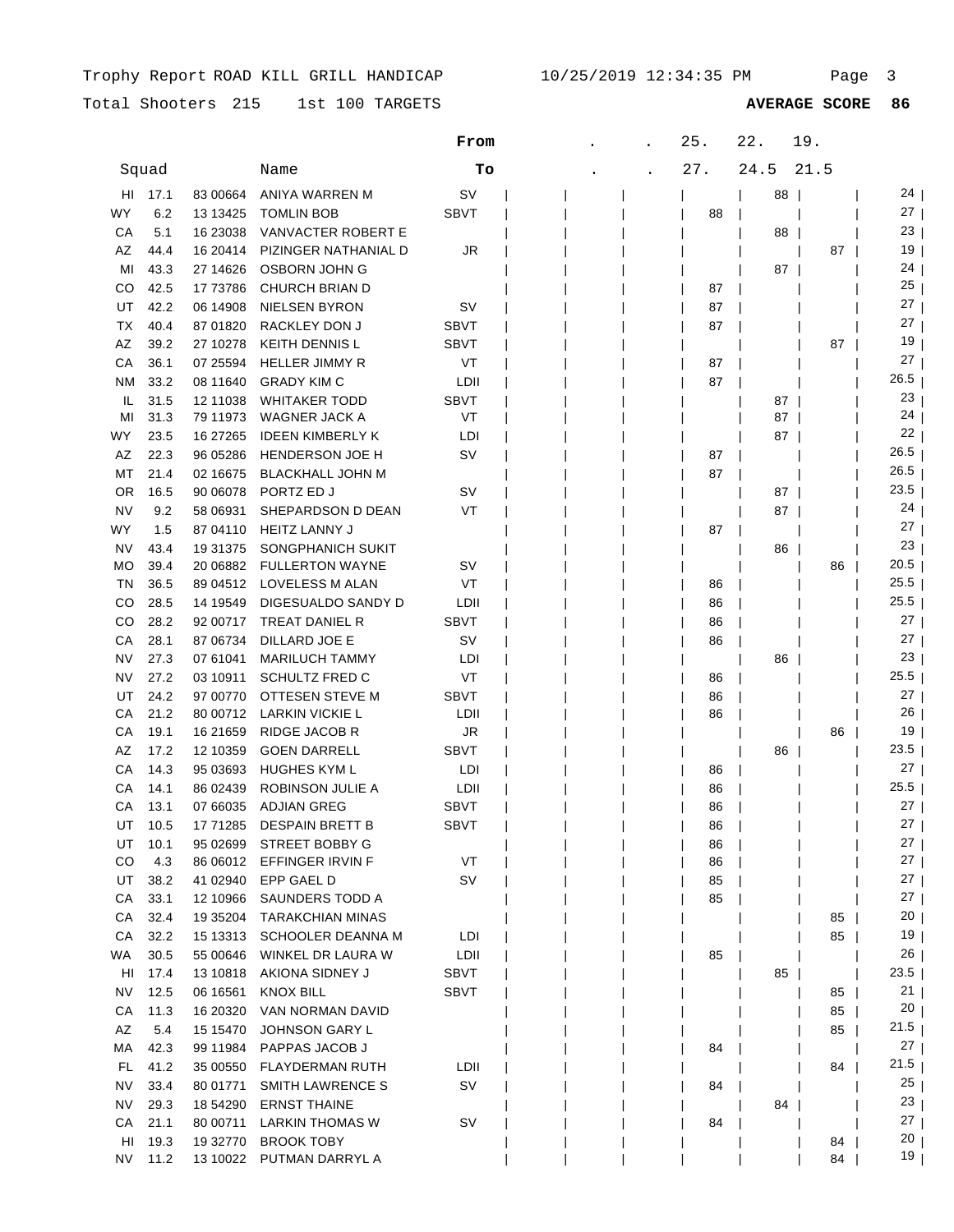Total Shooters 215 1st 100 TARGETS **AVERAGE SCORE 86**

|                 |            |                       |                                        | From        |  | 25. | 22.  | 19.  |                     |
|-----------------|------------|-----------------------|----------------------------------------|-------------|--|-----|------|------|---------------------|
|                 | Squad      |                       | Name                                   | To          |  | 27. | 24.5 | 21.5 |                     |
| МT              | 1.1        | 89 02032              | NEISS LYLE G                           | <b>SBVT</b> |  | 84  |      |      | 27 I                |
| ND              | 47.1       | 81 05350              | KAFFAR TIMOTHY J                       | <b>SBVT</b> |  | 83  |      |      | 26                  |
| МT              | 30.4       | 91 00165              | <b>GARRIGUS JACKIE L</b>               | LDII        |  |     | 83   |      | 24.5                |
| NV              | 30.1       | 79 00480              | <b>HANLEY JOE E</b>                    |             |  | 83  |      |      | 25                  |
| МT              | 16.4       | 31 01280              | <b>BROSTEN JERRY</b>                   | VT          |  |     | 83   |      | 23.5                |
| ID              | 15.5       | 91 05457              | ALFORD AL A                            | VT          |  | 83  |      |      | 25                  |
| FL              | 11.4       | 11 13964              | <b>BUNCH CHARLES L</b>                 | SV          |  |     |      | 83   | 20                  |
| AZ              | 9.3        | 17 72938              | <b>HARDMAN JOHN</b>                    |             |  |     | 83   |      | 23                  |
| СA              | 2.5        | 14 17 17 1            | <b>SEYMORE HUNTER</b>                  | JR          |  | 83  |      |      | 27                  |
| ΝV              | 46.4       | 40 11909              | <b>CARNES VANCE</b>                    | <b>SV</b>   |  |     | 82   |      | 24                  |
| CO              | 42.4       | 16 10053              | <b>HOLCOMB JOE</b>                     |             |  | 82  |      |      | 25                  |
| СA              | 26.2       | 06 15193              | <b>FOLCHI DARYL E</b>                  | VT          |  | 82  |      |      | 26                  |
| UT              | 24.4       | 91 03251              | JOHNSON ANDY P                         | LDI         |  | 82  |      |      | 27                  |
| CO              | 12.2       | 12 16509              | <b>WILLOUGHBY ANN</b>                  | LDII        |  |     |      | 82   | 21                  |
| СA              | 7.2        | 85 05210              | SWEANY JR DELBERT A                    | sv          |  |     | 82   |      | 22                  |
| HI              | 3.2        | 12 14 24 5            | RAPOZA JR ROBERT P                     | sv          |  |     |      | 82   | 21                  |
| UT              | 43.1       | 90 03372              | <b>HUTCHINGS KENNETH L</b>             |             |  |     | 81   |      | 23                  |
| WY              | 35.1       | 89 07026              | JONES DARRELL T                        | <b>SBVT</b> |  | 81  |      |      | 27                  |
| MI              | 34.5       | 95 03337              | SCHULTZ DAVE H                         | SV          |  |     | 81   |      | 23                  |
| CO              | 28.4       | 97 03792              | DIGESUALDO NICK P                      | <b>SBVT</b> |  | 81  |      |      | ا 27                |
| WA              | 25.2       | 95 05171              | <b>OLSON ERIC</b>                      | VT          |  | 81  |      |      | 27 <sub>1</sub>     |
| WI              | 24.5       | 57 34 29 2            | <b>TESKER RICHARD</b>                  | <b>SBVT</b> |  | 81  |      |      | 27 <sub>1</sub>     |
| СA              | 16.1       | 15 13665              | <b>SANDBORG BILL</b>                   | <b>SBVT</b> |  |     | 81   |      | 23                  |
| СA              | 13.2       | 17 72044              | <b>BOUAYACH HADI</b>                   |             |  | 81  |      |      | 27 <sub>1</sub>     |
| NE              | 48.1       | 94 01820              | MILLER DENNIS GENE                     | sv          |  | 80  |      |      | 25 <sub>1</sub>     |
| UT              | 34.4       | 10 16 199             | TUTTLE LYNETTE                         | LDI         |  |     |      | 80   | 21.5                |
| СA              | 13.3       | 16 27 552             | AZZI JULES                             |             |  | 80  |      |      | 26                  |
| NV              | 8.3        | 06 10060              | ROBERTS RUSSELL                        | <b>SBVT</b> |  | 80  |      |      | 26.5                |
| WY              | 1.2        | 81 01925              | SMITH EDWIN K                          | SV          |  | 80  |      |      | 25                  |
| ТX              | 38.4       | 51 09499              | LONG CHARLES W                         | SV          |  | 79  |      |      | 26                  |
| UT              | 24.1       | 13 16 38 9            | <b>HILTON MIKE J</b>                   | VT          |  | 79  |      |      | 25                  |
| WA              | 23.4       | 99 15178              | <b>TALBOT CRAIG F</b>                  | VT          |  |     |      | 79   | 21                  |
| NV              | 11.1       | 19 35336              | ELLIOTT ETHAN L                        | JR          |  |     |      | 79   | 21                  |
| AZ              | 44.3       | 16 26 369             | PIZINGER WYATT J                       | SJ          |  |     |      | 78   | ا 21                |
| AZ              | 22.4       | 14 16357              | <b>HARTLEY COLTON</b>                  | JRG         |  | 78  |      |      | 27 <sub>1</sub>     |
| MD              | 2.4        | 15 10425              | <b>BROWN JAMAAL C</b>                  |             |  | 78  |      |      | 27                  |
| <b>NV</b>       | 44.2       | 04 10572              | LEWIS DONNETTE K                       | LDI         |  |     |      | 77   | 19                  |
| CO              | 29.1       | 93 02510              | LINDLEY CARLA J                        | LDII        |  |     |      | 77   | $21 \mid$<br>$19.5$ |
| AZ              | 11.5       | 10 10 453             | WACHTEL W ANDREW                       | SBVT        |  |     |      | 77   | $26 \mid$           |
| MT              | 4.4        | 02 12081              | <b>VOGEL DANIEL J</b>                  | VT          |  | 77  |      |      | 20 <sub>1</sub>     |
| <b>FL</b><br>WY | 41.5       | 99 11 645<br>88 04928 | <b>KEIM PAULA M</b>                    | LDII        |  |     |      | 76   | 26                  |
|                 | 25.1       |                       | <b>HEITZ TANIE I</b>                   | LDI<br>VT   |  | 76  |      |      | $20.5$              |
| WY.             | 23.1       | 16 27 264             | <b>IDEEN DANA R</b>                    | SV          |  |     |      | 76   | 25                  |
| NV<br><b>NV</b> | 8.2<br>5.5 | 89 00580<br>33 02829  | LEWIS JEFFREY M<br>JOHNSON JR SAMUEL G | SV          |  | 76  | 76   |      | 22 <sub>1</sub>     |
| CA              | 41.1       | 18 53320              | DUITSMAN EDWARD E                      |             |  |     |      | 72   | 19 <sub>l</sub>     |
| NV              | 8.4        | 52 04261              | <b>MARCHESI GEORGE M</b>               | <b>SV</b>   |  | 69  |      |      | 26.5                |
| <b>NV</b>       | 45.5       | 19 37 380             | <b>HENDRICKSON JAMES F</b>             |             |  |     | 68   |      | 23 <sub>1</sub>     |
| CA              | 14.2       | 92 00530              | ERWIN KEVIN P                          | SV          |  | 68  |      |      | $26.5$              |
| UT              | 37.5       | 04 14727              | <b>TAYLOR DAVID G</b>                  |             |  |     | 65   |      | 23 <sub>1</sub>     |
| МT              | 9.5        | 05 11299              | <b>BLAKE RICK</b>                      |             |  |     |      | 64   | 21 <sub>1</sub>     |
| NV              | 33.5       | 05 17247              | PROCKISH DAN J                         | <b>SV</b>   |  | 63  |      |      | $26.5$              |
| IL.             | 23.3       | 92 02986              | NUTT GREG L                            |             |  |     |      | 59   | 21.5 <sub>1</sub>   |
|                 |            |                       |                                        |             |  |     |      |      |                     |